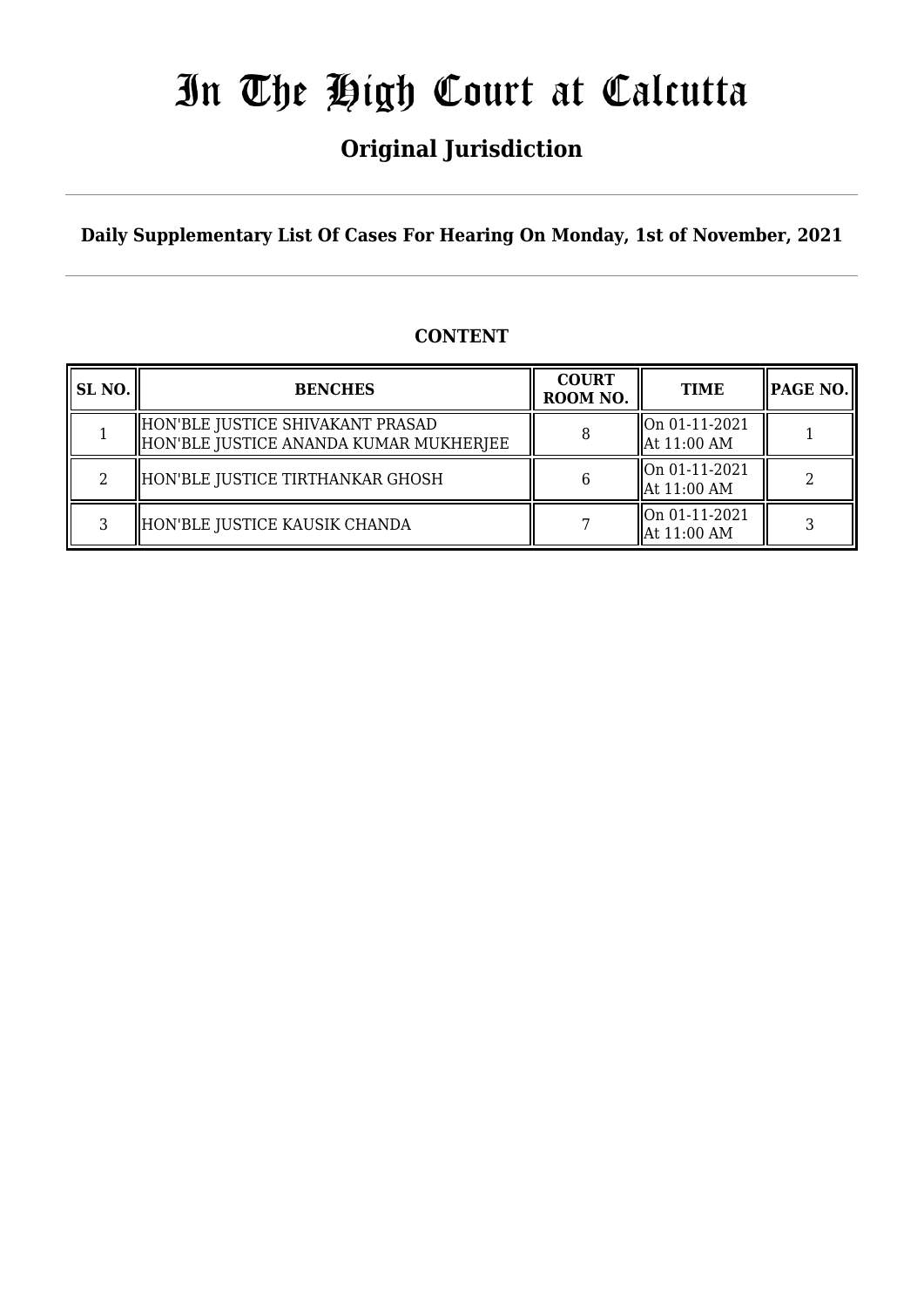

### **Original Side**

**DAILY CAUSELIST For Monday The 1st November 2021**

**COURT NO. 8**

**DIVISION BENCH ()**

**AT 11:00 AM**

**HON'BLE JUSTICE SHIVAKANT PRASAD HON'BLE JUSTICE ANANDA KUMAR MUKHERJEE**

**ON 1ST NOVEMBER, 2021 (MONDAY) - SHALL TAKE UP ALL URGENT DIVISION BENCH MATTERS FILED DURING VACATION OR WITH LEAVE OF THE REGULAR BENCH.**

#### **VACATION BENCH**

#### **(VIA VIDEO CONFERENCE)**

#### **NEW APPLICATIONS**

1 APOT/161/2021 WITH PLA/327/2021 PRAKASH MANIYAR (DEC) IN THE GOODS OF OM SUBHASH MANIYAR VS CHANDNI MANIYAR

A K CHOWDHARY AND CO

IA NO: GA/1/2021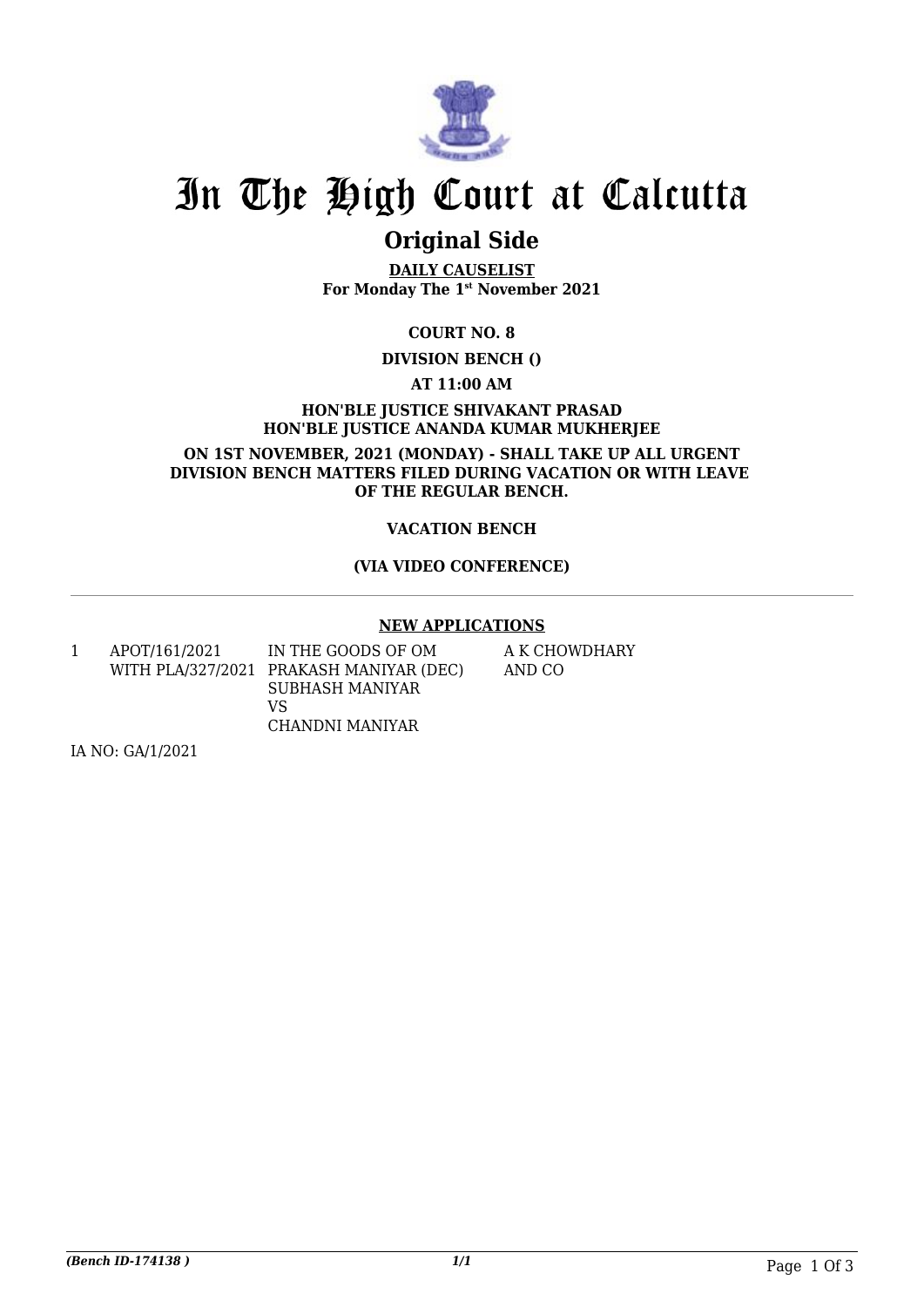

### **Original Side**

**DAILY CAUSELIST For Monday The 1st November 2021**

#### **COURT NO. 6**

**SINGLE BENCH ()**

#### **AT 11:00 AM**

#### **HON'BLE JUSTICE TIRTHANKAR GHOSH**

**ON 1ST NOVEMBER, 2021 (MONDAY) - SHALL TAKE UP ALL URGENT SINGLE BENCH MATTERS FILED DURING VACATION OR WITH LEAVE OF THE REGULAR BENCH.**

#### **VACATION BENCH**

#### **(VIA VIDEO CONFERENCE)**

#### **COURT APPLICATIONS UNDER ART.226**

ALOTRIYA MUKHERJEE

1 T/5/2021 HO CHI MINH SARANI SRISHTI WELFARE ASSOCIATION AND ANR. VS THE STATE OF WEST BENGAL AND ORS.

#### **NEW CHAMBER APPLICATIONS**

| IA NO. GA/3/2021 | RAJ SINGH CHOPRA       | MULLICK AND CO. |
|------------------|------------------------|-----------------|
|                  | Vs                     | MULLICK AND CO. |
|                  | JAGAT GINGH CHOPRA AND |                 |
| In EC/113/2021   | ANR.                   |                 |